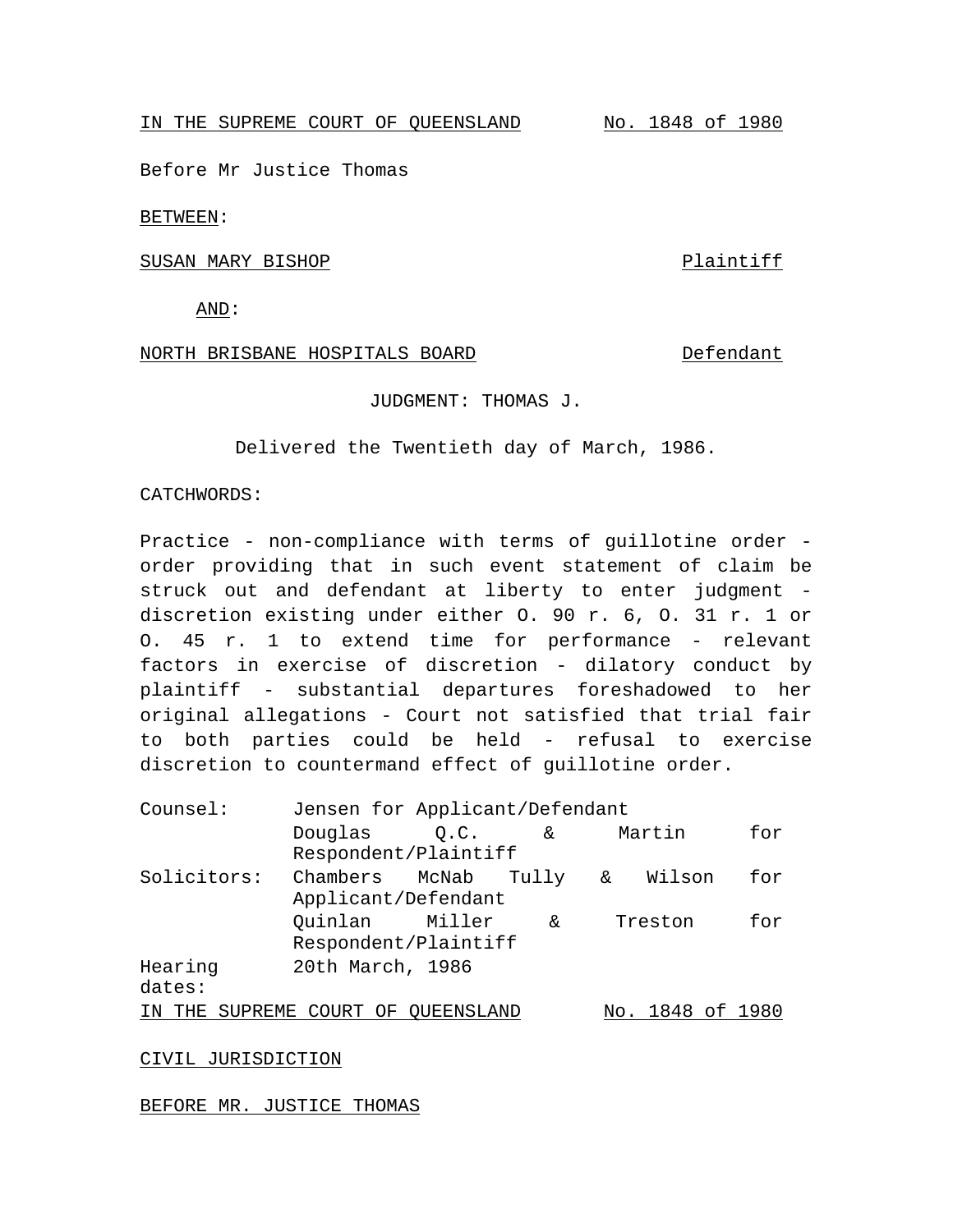BRISBANE, 20 MARCH 1986

BETWEEN:

SUSAN MARY BISHOP PLAINTIFF

-and-

NORTH BRISBANE HOSPITALS BOARD Defendant

## JUDGMENT

HIS HONOUR: I have before me a motion by the defendant for an order that the statement of claim be struck out and for judgment for the defendant in the action. I have also a cross summons on behalf of the plaintiff that the time limited in the order by Master Lee Q.C. on 27 May 1935 be extended until 20 March 1986 and alternatively for the plaintiff to have leave to deliver a statement of claim within 14 days from today.

The accident the subject of the claim happened in 1974. The writ was issued 6 February 1980. The action proceeded in a very dilatory fashion. On 27 May 1985 Master Lee made an order which is the foundation of the present proceedings. The Master ordered that within 14 days of that date the plaintiff should (a) give further and better answers to defendant's interrogatories numbers 8 and 27, and, (b) give further particulars of the name and status of the employee of the defendant who allegedly assisted the plaintiff on the occasion referred to in the plaintiff's answers to interrogatory number 3.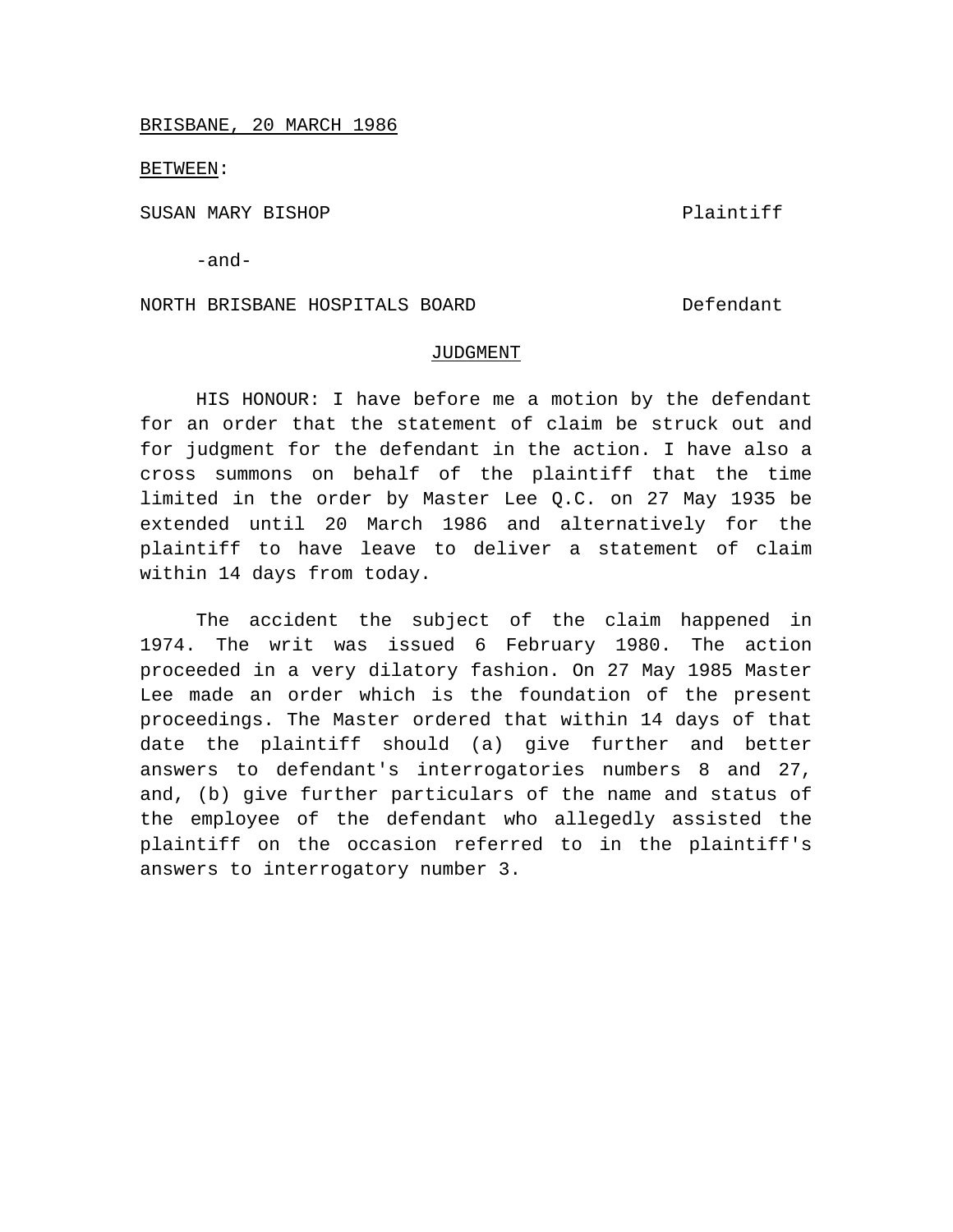The occasion in question was the occasion of the accident itself, the plaintiff apparently having claimed that another person was present with her when the accident happened. The accident was said to have been the suffering of a back strain whilst she was lifting a heavy patient.

The Master further ordered that in default of compliance by the plaintiff with the terms I have mentioned the statement of claim of the plaintiff be struck out and the defendant be at liberty to enter judgment against the plaintiff in this action. The particular rule of the Court under which the order was made has not been identified by either counsel. However the order was made by consent and its validity is not challenged.

Neither part of the order was complied with within the time specified. The answers to interrogatories numbers 8 and 27 were delivered on 27 June 1985 which shows the passage of approximately two weeks after the expiry date. There was a much more subtantial breach in relation to the second part of the order requiring particulars of the name and status of the accompanying employee. These details were not supplied until 17 March 1986. Counsel for the Hospitals Board submitted that even now the response to the "status of the employee" has not been sufficiently responsive. Answers actually supplied by the plaintiff are to the effect that she does not know the name of that person and the only status designated by her of that person was "student nurse". Even so I regard the supplying of these particulars as sufficiently responsive to the relatively simple request as formulated in the order and I would not hold the plaintiff in default so far as the text of the answers that were eventually supplied are concerned. However, the delay in providing them shows a failure to comply with the terms of the order over a period of something like nine months. The plaintiff's material provides a sufficiently acceptable explanation of the fortnight's delay in relation to the first part of the order but fails to provide any adequate explanation in relation to the latter failure.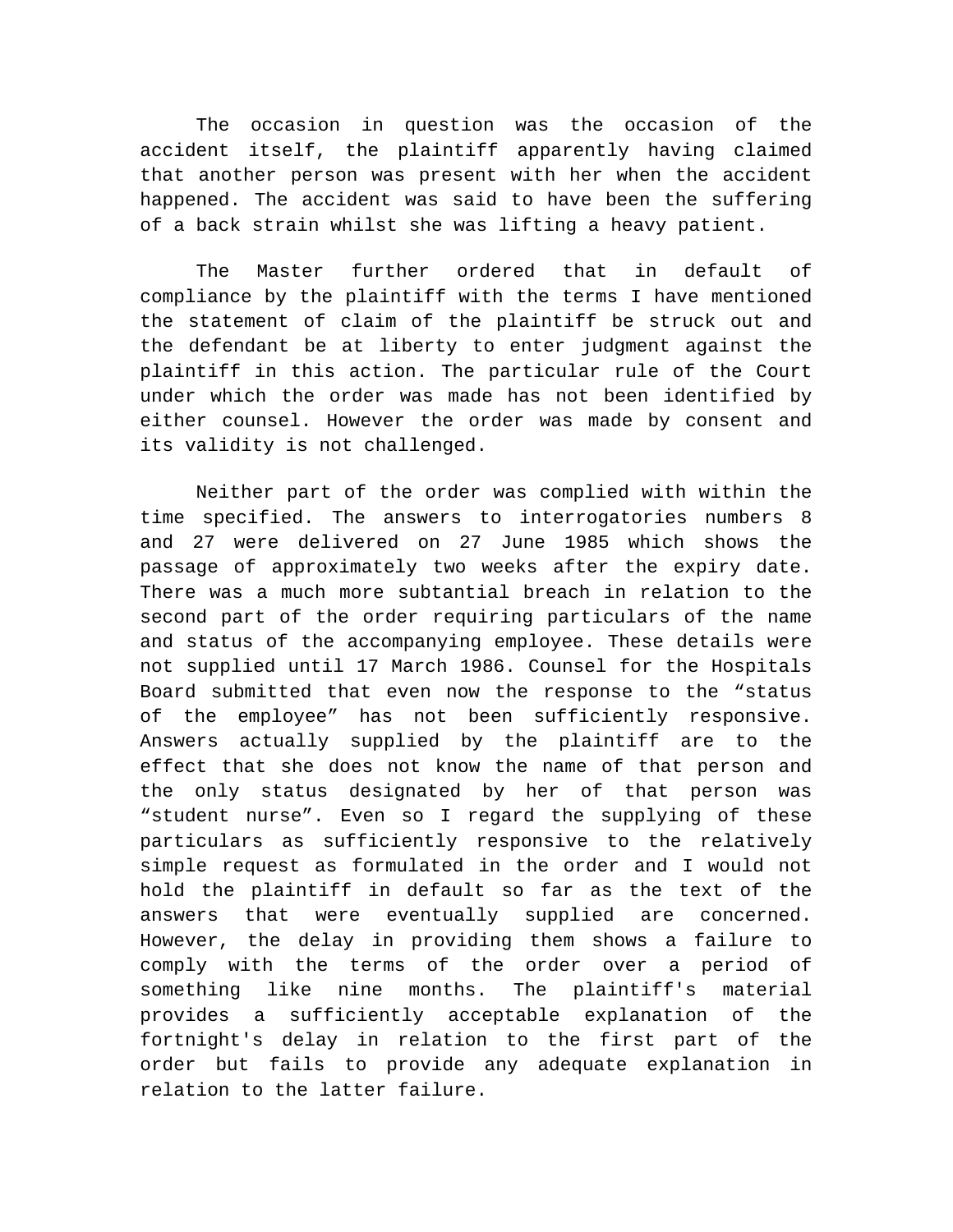The condition in the guillotine order has plainly occurred and the order must in my view be declared to take effect. No appeal has been brought against it. I think that this preliminary consequence follows from K.G.K. Constructions Pty. Ltd. v. East Coast Earthmoving Ptv. Ltd. (1984) 2 Qd.R. 40, and on appeal, at (1985) 2 Qd.R. 13.

Notwithstanding this preliminary conclusion, the striking out of a statement of claim does not terminate an action. The action is a live action and I have a discretion to extend time in favour of the plaintiff and to make orders which would have the effect of allowing the action to proceed further. Whether this discretion arises under O.90 r.6, as the leading judgment of Mr. Justice Kneipp in Marshall v. Dunkley (Full Court unreported, 2 November 1984, C.A. 20 of 1983) suggests, or whether it is a discretion within O.31, r.1 to extend time for delivery of a statement of claim, or indeed, whether it is notionally the exercise of a power under O.45 r.1 subsequent to the entry of a judgment upon the defendant's application followed by an immediate application to set it aside, I do not think it necessary to rule. Suffice it to say that the reconciliation of all aspects of the two Full Court decisions I have mentioned is extremely difficult and ouch a reconciliation will be more satisfactorily achieved by a court of greater authority than a judge in chambers.

At all events, I rule that I have a discretion to extend time if the circumstances justify the taking of such a course.

There are many factors which operate in relation to the exercise of such a discretion. I do not overlook the making of the order of 27 May itself, an order which was made by consent and which was made after noteworthy delay on the part of the plaintiff.

The accident is 12 years old. A recent intention has emerged on the part of the plaintiff to depart substantially from the case originally pleaded. It is relevant to notice that the area of the departure directly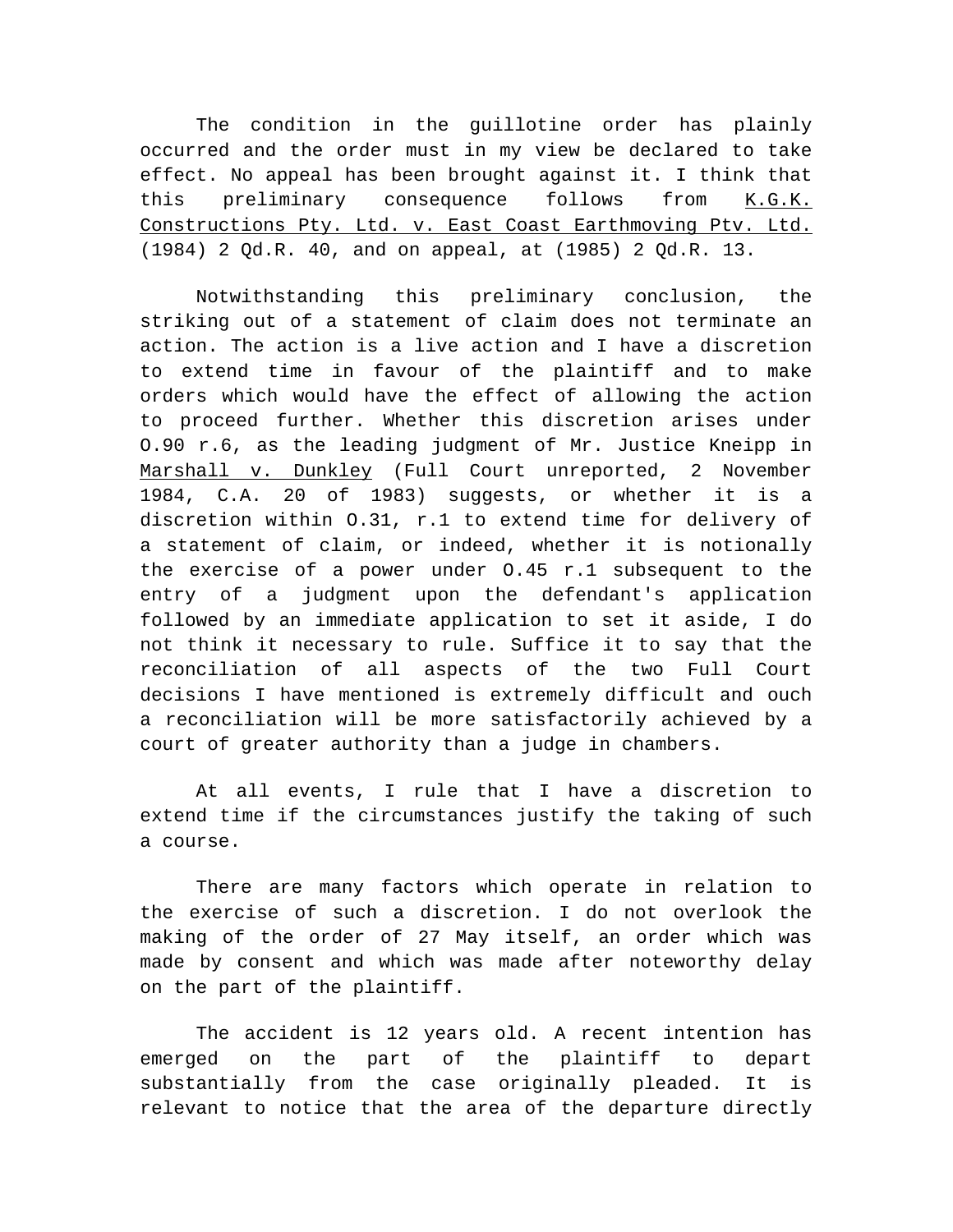concerns the existence and role of the person as to whom the further particulars were ordered as to which the plaintiff was so dilatory in replying and as to whom the particulars eventually supplied were minimal, and I think it is fair to say, unhelpful to the defendant. It is now belatedly suggested that this unknown person caused or contributed to the plaintiff's injury by suddenly letting go of the plaintiff.

A substantial number of submissions on this point were presented by Mr. Jensen for the defendant Hospitals Board. They include the fact that the plaintiff has twice failed to comply with consent orders and that no attempt has been made to extend or vary the order of 27 May, let alone to appeal against it. He submits that to the extent to which non-compliance with the order and to which lack of due diligence in the conduct of the action may be the fault of the plaintiff's solicitors, she would have an adequate remedy, and that in any event the consequences of such a matter should not be visited upon the defendant. He refers to the fact that somehow the plaintiff obtained an ex parte extension of the limitation period in 1980, and that the defendant has thereby been deprived of the right to plead the statute. The defendant has now belatedly, it seems, brought an appeal against that ex parte order and that appeal has not yet been heard.

It is also significant that the plaintiff's more recent answers to interrogatories show substantial variations in allegations of negligence compared with those originally set out in the ex parte application to extend time and in the original statement of claim. The plaintiff's present allegations would convert a hitherto unknown bystander into a tortfeasor for whose actions the defendant would be responsible.

A certain amount of material has been presented in affidavits by the plaintiff and by her solicitor. On the whole, that material shows piecemeal details as to events in certain periods. I cannot help observing that there is